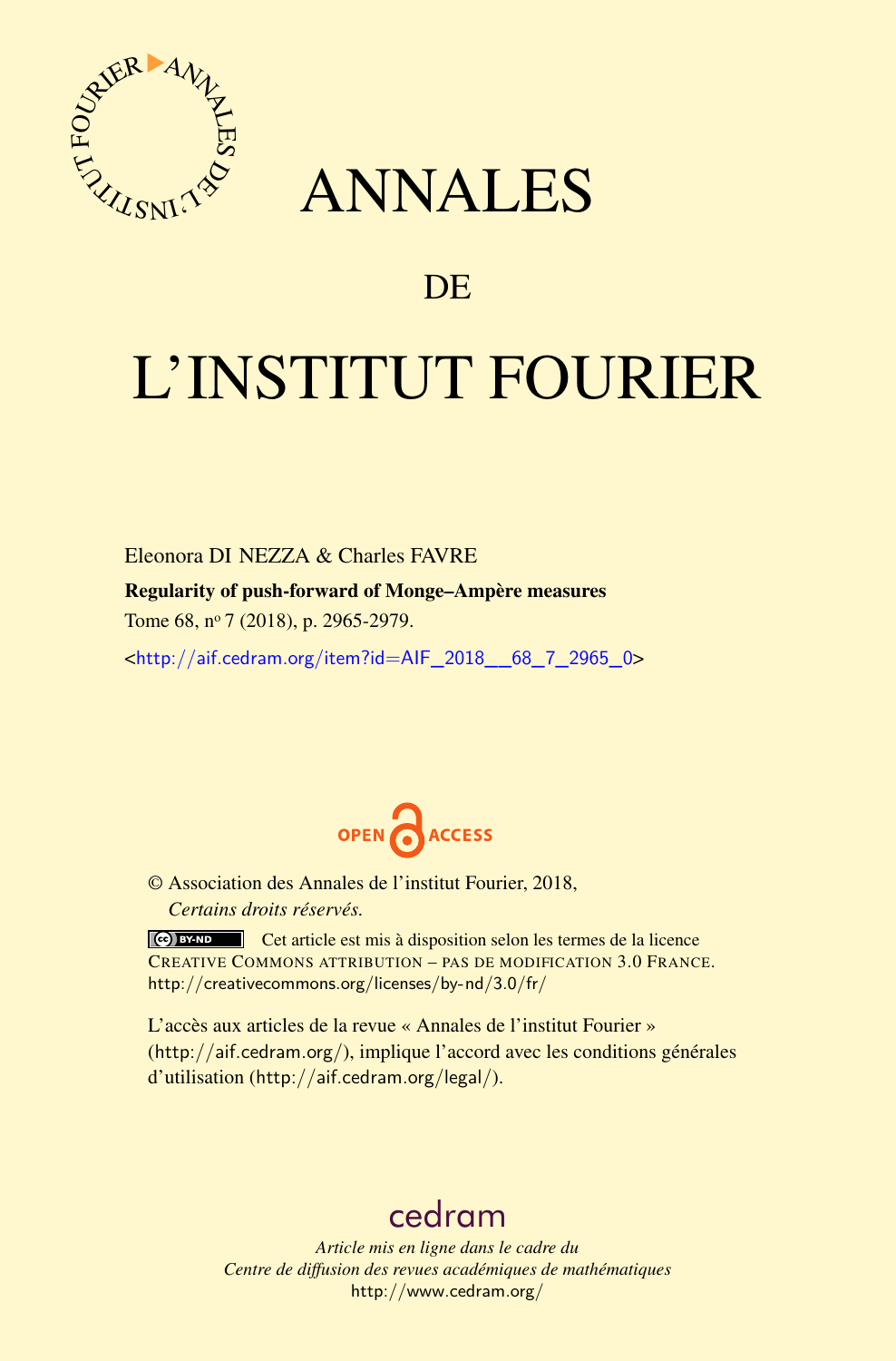#### REGULARITY OF PUSH-FORWARD OF MONGE–AMPÈRE MEASURES

#### **by Eleonora DI NEZZA & Charles FAVRE**

Dedicated to Jean-Pierre Demailly on the occasion of his 60th birthday

ABSTRACT. - We prove that the image under any dominant meromorphic map of the Monge–Ampère measure of a Hölder continuous quasi-psh function still possesses a Hölder potential. We also discuss the case of lower regularity.

Résumé. — Nous démontrons que l'image par une application méromorphe dominante d'une mesure de Monge–Ampère d'une fonction quasi-psh et hölderienne possède aussi un potentiel hölderien. Nous discutons aussi le cas de régularité plus basse.

#### **1. Introduction**

Let  $(X, \omega_X)$  be a compact Kähler manifold of dimension *n* normalized by the volume condition  $\int_X \omega_X^n = 1$ . We say that a potential  $\varphi \in L^1(X)$ is  $\omega_X$ -plurisubharmonic ( $\omega_X$ -psh for short) if locally  $\varphi$  is the sum of a plurisubharmonic and a smooth function, and  $\omega_X + dd^c \varphi \geq 0$  in the weak sense of currents, where  $d = \partial + \overline{\partial}$  and  $d^c = \frac{i}{2\pi}(\overline{\partial} - \partial)$  so that  $dd^c = \frac{i}{\pi}\partial\overline{\partial}$ . We denote by  $PSH(X, \omega_X)$  the set of all  $\omega_X$ -psh functions on X. Recall from [\[13,](#page-15-0) Section 1] that the non-pluripolar Monge–Ampère measure of a function  $\varphi \in \text{PSH}(X, \omega_X)$  is a positive measure defined as the increasing limit

 $(\omega_X + dd^c \varphi)^n = \lim_{j \to +\infty} \mathbb{1}_{\{\varphi > -j\}} (\omega_X + dd^c \max{\{\varphi, -j\}})^n$ 

where the right hand side is defined using Bedford–Taylor intersection theory of bounded psh functions, see [\[2\]](#page-14-0). By construction this measure does not charge pluripolar sets.

Keywords: Kähler manifolds, meromorphic map, Monge–Ampère measures.

<sup>2010</sup> Mathematics Subject Classification: 32Q15, 32W20, 32Uxx.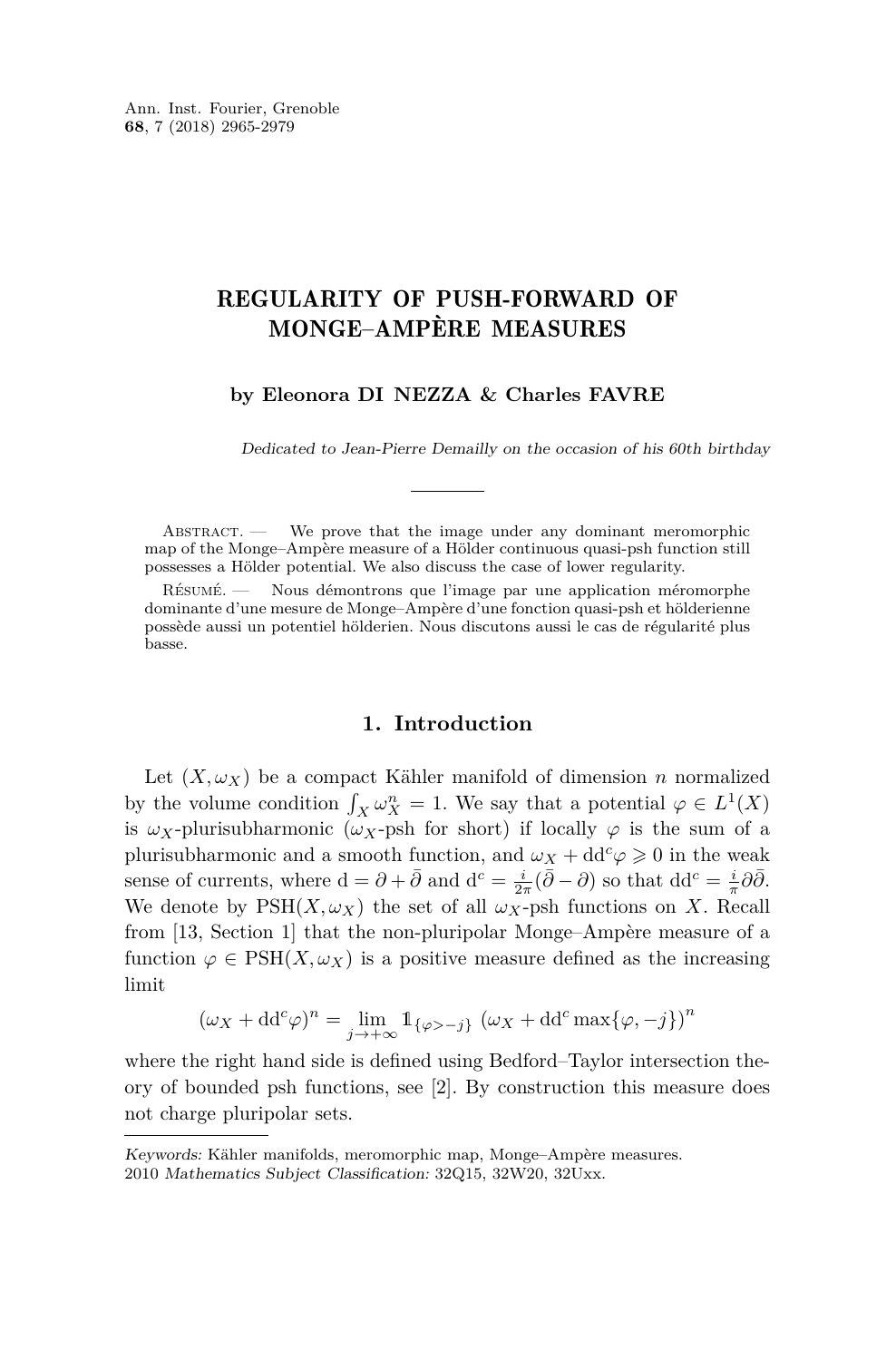One of the main result of [\[13\]](#page-15-0) states that if  $\mu$  is a probability measure on *X* which does not charge pluripolar sets, then there exists a unique (up to a constant)  $\omega_X$ -psh function  $\varphi$  such that  $\int_X (\omega_X + dd^c \varphi)^n = 1$  and

<span id="page-2-0"></span>(1.1) 
$$
\mu = (\omega_X + dd^c \varphi)^n.
$$

We denote by  $\mathcal{E}(X,\omega_X)$  the set of all  $\omega_X$ -psh functions whose non-pluripolar Monge–Ampère measure has full mass so that any solution to  $(1.1)$  belongs to  $\mathcal{E}(X,\omega_X)$ .

In the same paper, Guedj and Zeriahi introduced for any  $p > 0$  the subset  $\mathcal{E}^p(X, \omega_X)$  of  $\mathcal{E}(X, \omega_X)$  consisting of all  $\omega_X$ -psh functions satisfying the integrability condition  $\varphi \in L^p((\omega_X + dd^c \varphi)^n)$ . Since  $\omega_X$ -psh functions are bounded from above it follows that

$$
\mathcal{E}^p(X,\omega_X) \subset \mathcal{E}^q(X,\omega_X), \text{ for all } p > q.
$$

Observe also that any  $\omega_X$ -psh function lying in  $L^\infty$  belongs to the intersection of all  $\mathcal{E}^p(X, \omega_X)$ .

We shall say that a probability measure which does not charge pluripolar sets  $\mu = (\omega_X + dd^c \varphi)^n$  is a Monge–Ampère measure having Hölder, continuous,  $L^{\infty}$  or  $\mathcal{E}^{p}$  potential for some  $p > 0$  whenever  $\varphi$  is Hölder, continuous,  $L^{\infty}$  or belongs to the energy class  $\mathcal{E}^p(X,\omega_X)$  respectively.

Let us now consider any dominant meromorphic map  $f: X \dashrightarrow Y$  where  $(Y, \omega_Y)$  is also a compact Kähler manifold of volume 1, and denote by m its complex dimension. Let  $\Gamma$  be a resolution of singularities of the graph of *f*. We obtain two surjective holomorphic maps  $\pi_1 : \Gamma \to X$  and  $\pi_2 : \Gamma \to Y$ where  $\pi_1$  is bimeromorphic so that  $\Gamma$  is a modification of a compact Kähler manifold. By Hironaka's Chow lemma, see e.g. [\[17,](#page-15-1) Theorem 2.8] we may suppose that  $\pi_1$  is a composition of blow-ups along smooth centers so that Γ is itself a compact Kähler manifold of complex dimension *n*. We fix any Kähler form *ω*<sup>Γ</sup> on it.

One defines the push-forward under  $f$  of a measure  $\mu$  not charging pluripolar sets as follows. Since  $\pi_1$  is a bimeromorphism, there exist two closed analytic subsets  $R \subset \Gamma$  and  $V \subset X$  such that  $\pi_1 : \Gamma \setminus R \to X \setminus V$  is a biholomorphism. One may thus set  $\pi_1^*\mu$  to be the trivial extension through *R* of  $(\pi_1)|_{\Gamma \backslash R}^*$ *µ*. This measure is again a probability measure which does not charge pluripolar sets.

We then define the probability measure  $f_*\mu := (\pi_2)_*\pi_1^*\mu$ . We observe that since f is dominant then  $\pi_2$  is surjective hence the preimage of a pluripolar set in *Y* by  $\pi_2$  is again pluripolar. By the preceding discussion, there exists  $\psi \in \mathcal{E}(Y, \omega_Y)$  such that  $f_*\mu = (\omega_Y + dd^c \psi)^m$ .

Our main goal is to discuss the following question.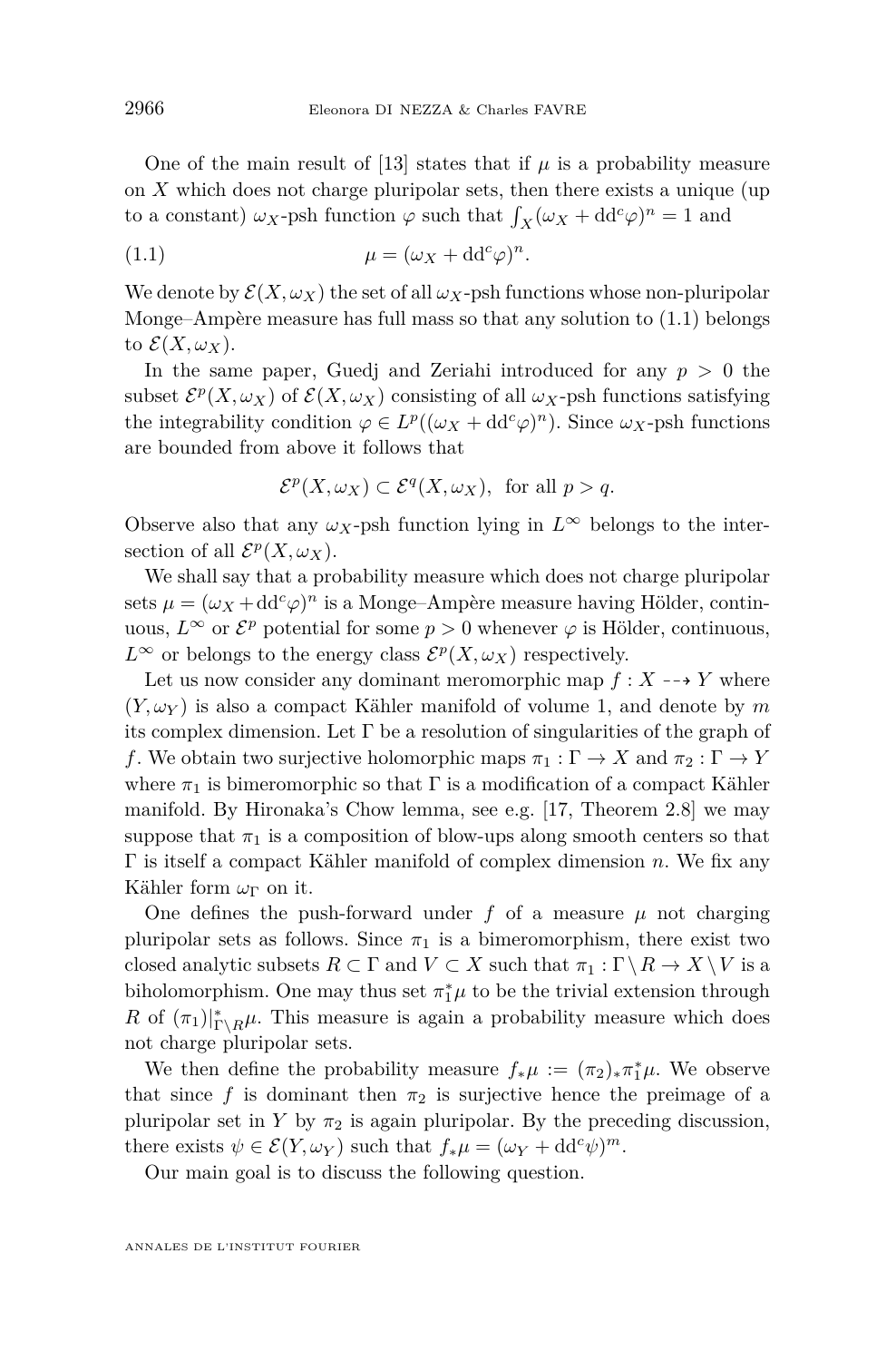<span id="page-3-0"></span>PROBLEM  $1.1.$  — Suppose  $\mu$  is a Monge–Ampère measure having Hölder, continuous,  $L^{\infty}$  or  $\mathcal{E}^p$  potential. Is it true that  $f_*\mu$  is also a Monge-Ampère measure of a potential lying in the same class of regularity?

This problem is hard for Monge–Ampère measures having either continuous or  $L^{\infty}$  potentials since there is no known intrinsic characterization of these measures. For these classes of regularity even the case *f* is the identity map and  $X = Y$  is still open (see for example [\[7,](#page-15-2) Question 15]).

<span id="page-3-1"></span>PROBLEM 1.2. — Suppose  $\mu$  is a probability measure on X not charging pluripolar sets and write  $\mu = (\omega + dd^c \varphi)^n = (\omega' + dd^c \varphi')^n$  where  $\omega, \omega'$  are two Kähler forms of volume 1. Is it true that  $\varphi$  is continuous (resp.  $L^{\infty}$ ) iff  $\varphi'$  is?

Remark.  $- A$  variant of Problem [1.1](#page-3-0) has been recently investigated in [\[1,](#page-14-1) [18\]](#page-15-3). In particular, one can find in these papers a criterion on the singularities of an algebraic map  $f: X \to Y$  which ensures that the push-forward of any continuous volume form remains continuous. We refer to these articles for the precise statements and for some far-reaching generalizations of them over any local fields.

Intrinsic characterizations of Monge–Ampère measures of Hölder functions are given by [\[4\]](#page-14-2) and [\[9\]](#page-15-4), and in the context of Hermitian compact manifolds by [\[15\]](#page-15-5). A characterization of Monge–Ampère measures of functions in the energy class  $\mathcal{E}^p$  is also obtained in [\[13,](#page-15-0) Theorem C] so that Problem [1.2](#page-3-1) has a positive answer for these two classes of regularity, see [\[5,](#page-15-6) Theorem 4.1]. Problem [1.1](#page-3-0) remains though quite subtle. If we restrict our attention to the regularity in the  $\mathcal{E}^p$  energy classes, then the answer is no in general. Suppose that  $\pi : X \to \mathbb{P}^2$  is the blow-up at some point  $p \in \mathbb{P}^2$ , and let  $E = \pi^{-1}(p)$ . It was observed by the first author in [\[6,](#page-15-7) Proposition B] that there exists a probability measure  $\mu = (\omega_X + dd^c \varphi)^2$  with  $\varphi \in \mathcal{E}^1(X, \omega_X)$  but  $\pi_*\mu = (\omega_{FS} + \mathrm{dd}^c \psi)^2$  with  $\psi \notin \mathcal{E}^1(\mathbb{P}^2, \omega_{FS}),$  where  $\omega_{FS}$  denotes the Fubini Study metric on  $\mathbb{P}^2$  and  $\omega_X$  is a Kähler form.

In this note we answer Problem [1.1](#page-3-0) in two situations. We first treat the case  $\mu$  is the Monge–Ampère of a Hölder function.

<span id="page-3-2"></span>THEOREM 1.3. — Let  $f: X \dashrightarrow Y$  be any dominant meromorphic map between two compact Kähler manifolds. If *µ* is a Monge–Ampère measure having a Hölder potential with Hölder exponent *α*, then *f*∗*µ* is a Monge– Ampère measure having a Hölder potential with Hölder exponent bounded by  $C\alpha^{\dim(X)}$  for some constant  $C > 0$  depending only on  $f$ .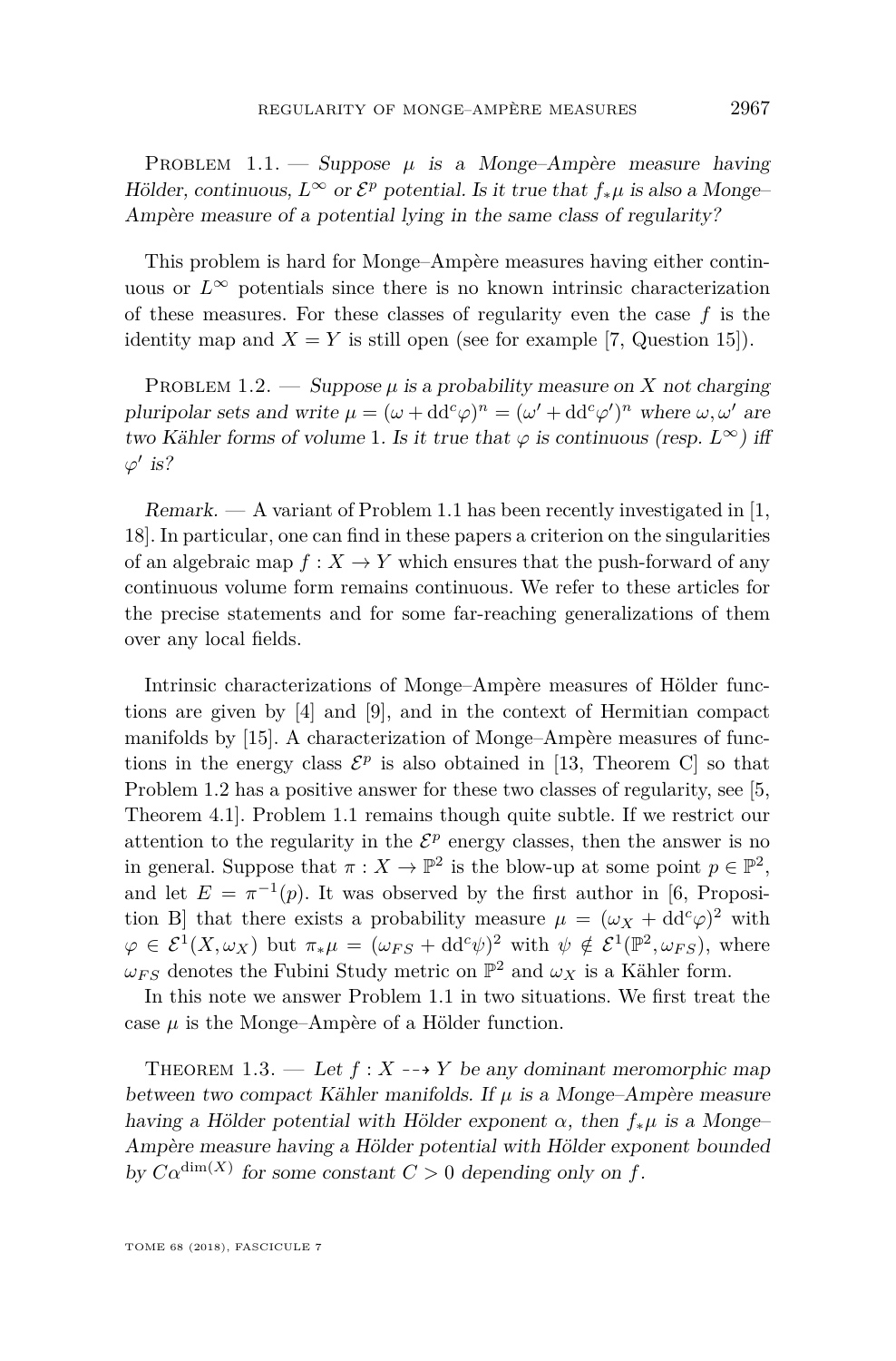We expect that the technics developed in the paper of Kołodziej– Nguyen [\[15\]](#page-15-5) in the present volume allows one to extend the previous result to arbitrary compact hermitian manifolds.

Next we treat the case the image of the map has dimension 1.

<span id="page-4-0"></span>THEOREM 1.4. — Let  $f: X \dashrightarrow Y$  be any dominant meromorphic map from a compact Kähler manifold to a compact Riemann surface. If  $\mu$  is a Monge–Ampère measure having a Hölder,  $\mathcal{C}^0$ ,  $\mathcal{L}^\infty$ ,  $\mathcal{E}^p$  potential respectively, then *f*∗*µ* is a Monge–Ampère measure having a potential lying in the same regularity class.

Motivations for studying this question come from the analysis of degenerating measures on families of projective manifolds developed in [\[11\]](#page-15-8). Let us briefly recall the setting of that paper. Let  $\mathcal X$  be a smooth connected complex manifold of dimension  $n + 1$ , and  $\pi: \mathcal{X} \to \mathbb{D}$  be a flat proper analytic map over the unit disk which is a submersion over the punctured disk and has connected fibers. We assume that  $\mathcal X$  is Kähler so that each fiber  $X_t = \pi^{-1}(t)$  is also Kähler.

A tame family of Monge–Ampère measures is by definition a family of positive measures  $\{\mu_t\}_{t\in\mathbb{D}}$  each supported on  $X_t$  that can be written under the form

$$
\mu_t=p_*(T|_{X_t}^n),
$$

where  $T$  is a positive closed  $(1, 1)$ -current having local Hölder continuous potentials and defined on a complex manifold  $\mathcal{X}'$  which admits a proper bimeromorphic morphism  $p: \mathcal{X}' \to \mathcal{X}$  which is an isomorphism over  $X :=$  $\pi^{-1}(\mathbb{D}^*)$ . It follows from [\[3,](#page-14-3) Corollary 1.6] that the family of measures  $\mu'_t := T|_{X_t}^n$  in  $\mathcal{X}'$  is continuous so that  $\mu'_t$  converges to a positive measure  $\mu'_0$  supported on  $X'_0$  as  $t \to 0$ . It follows that the convergence  $\lim_{t \to 0} \mu_t = \mu_0$ also holds in  $\mathcal{X}$ .

As a corollary of the previous results we show the limiting measure  $\mu_0$ is of a very special kind:

<span id="page-4-1"></span>COROLLARY 1.5. — Let  $\{\mu_t\}_{t\in\mathbb{D}}$  be any tame family of Monge–Ampère measures, so that  $\mu_t \to \mu_0$  as  $t \to 0$ .

Then there exist a finite collection of closed subvarieties  $\{V_i\}_{i=0,...,N}$  of  $X_0$  and for each index *i* a positive measure  $\nu_i$  supported on  $V_i$  such that

$$
\mu_0 = \sum_{i=1}^N \nu_i
$$

and *ν<sup>i</sup>* is a Monge–Ampère measure on *V<sup>i</sup>* having a Hölder potential.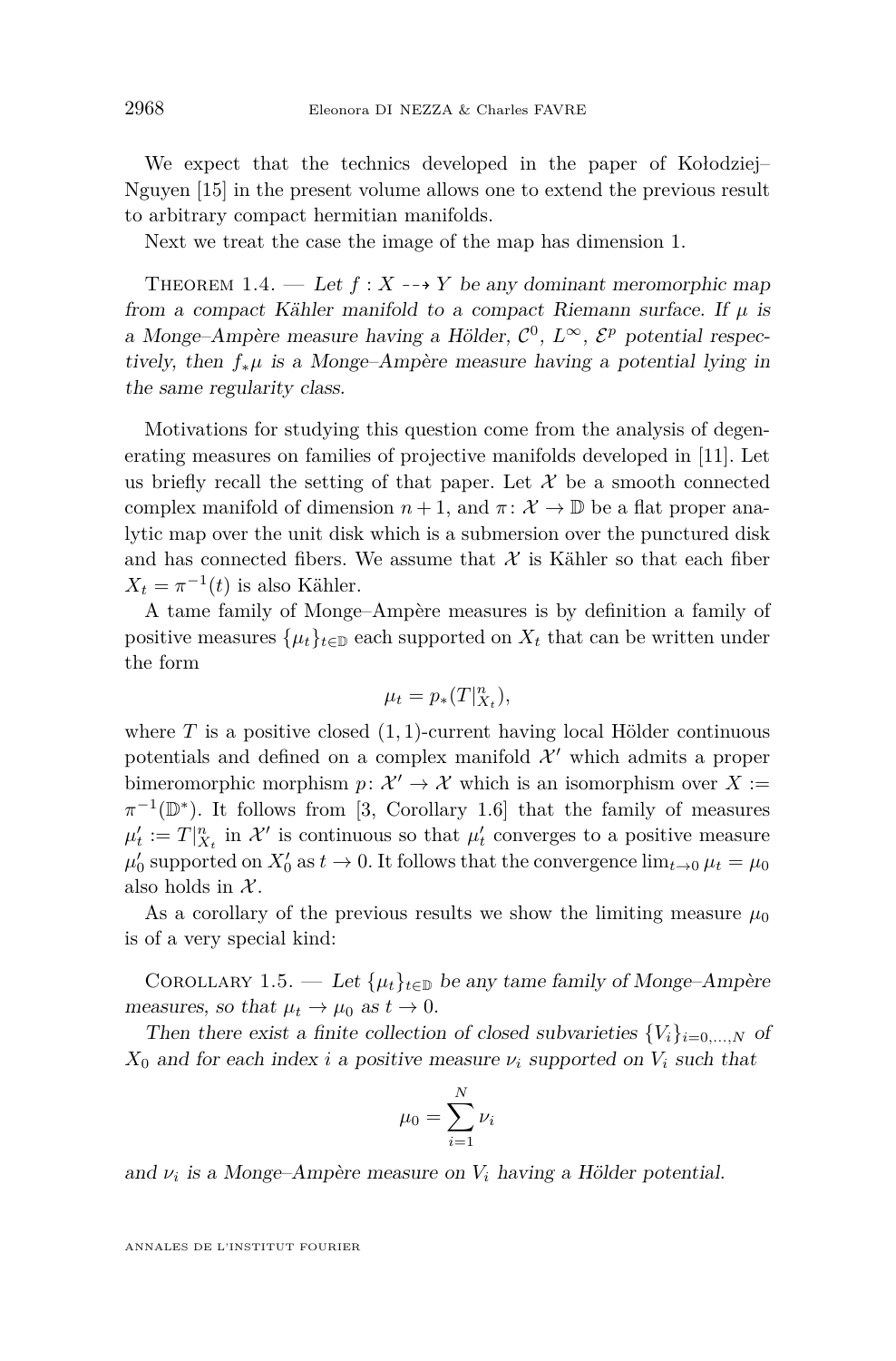In the previous statement, it may happen that  $V_i$  is singular, in which case it is understood that the pull-back of  $\nu_i$  to a (Kähler) resolution of  $V_i$ is a Monge–Ampère measure having a Hölder continuous potential.

**Acknowledgement.** We thank Ahmed Zeriahi for useful discussions on these problems.

#### **2. Images of Monge–Ampère measures having a Hölder potential: proof of Theorem [1.3](#page-3-2)**

As already mentioned, a dominant meromorphic map  $f: X \dashrightarrow Y$  can be decomposed as  $f = \pi_2 \circ \pi_1^{-1}$ , where  $\pi_1: \Gamma \to X$  is holomorphic and bimeromorphic and  $\pi_2 \colon \Gamma \to Y$  is a surjective holomorphic map. Recall that one can assume  $\Gamma$  to be Kähler, and that  $f_*\mu := (\pi_2)_*\pi_1^*\mu$ .

We first claim that if  $\mu$  is the Monge–Ampère of a Hölder continuous function then  $\pi_1^*\mu$  too. Let  $\varphi \in \text{PSH}(X, \omega_X)$  be the Hölder potential such that  $\mu = (\omega_X + dd^c \varphi)^n$ . It then follows from Bedford and Taylor theory that  $\pi_1^*\mu = (\pi_1^*\omega_X + \mathrm{d}d^c\pi_1^*\varphi)^n$ . Since  $\pi_1^*\omega_X$  is a semipositive smooth form, there exists a positive constant  $C > 0$  such that  $\pi_1^* \mu \leqslant (C \omega_{\Gamma} + dd^c \pi^* \varphi)^n$ where  $\omega_{\Gamma}$  is a Kähler form on  $\Gamma$ , and [\[4,](#page-14-2) Theorem 4.3] implies that  $\tilde{\mu} := \pi_1^* \mu$ is the Monge–Ampère measure of a Hölder continuous  $C\omega_{\Gamma}$ -psh function. This proves the claim. We are then left to prove that  $(\pi_2)_*\tilde{\mu}$  is the Monge– Ampère measure of a Hölder potential. This will be done in Lemma [2.4.](#page-7-0)

We first show that the push-forward of a smooth volume form has density in  $L^{1+\varepsilon}$ , for some constant  $\varepsilon > 0$  depending only on f.

<span id="page-5-1"></span>PROPOSITION 2.1. — Let  $f: X \to Y$  be a surjective holomorphic map. Then  $f_* \omega_X^n = g \omega_Y^m$  with  $g \in L^{1+\varepsilon}(\omega_Y^n)$ , for some  $\varepsilon > 0$ .

This result is basically [\[19,](#page-15-9) Proposition 3.2] (see also [\[20,](#page-15-10) Section 2]). We give nevertheless a detailed proof for reader's convenience. Pick any coherent ideal sheaf  $\mathcal{I} \subset \mathcal{O}_X$ , and denote by  $V(\mathcal{I}) = \text{supp}(\mathcal{O}_X/\mathcal{I})$  the closed analytic subvariety of *X* associated to *I*. Let  $\{U_i\}_{i=1}^N$  be a finite open covering of *X* by balls and  $\{V_i\}_i$  be a subcovering such that  $\overline{V}_i \subset U_i$ . The analytic sheaf  $\mathcal I$  is globally generated on each  $U_i$  so that we can find holomorphic functions such that  $\mathcal{I}|_{U_i} = (h_1^{(i)}, \ldots, h_k^{(i)}) \cdot \mathcal{O}_{U_i}$ . Let  $\{\rho_i\}$  be a partition of unity subordinate to  $V_i$ . We then define

<span id="page-5-0"></span>(2.1) 
$$
\Phi_{\mathcal{I}} := \sum_{i=1}^{N} \rho_i \left( \sum_{j=1}^{k} |h_j^{(i)}|^2 \right).
$$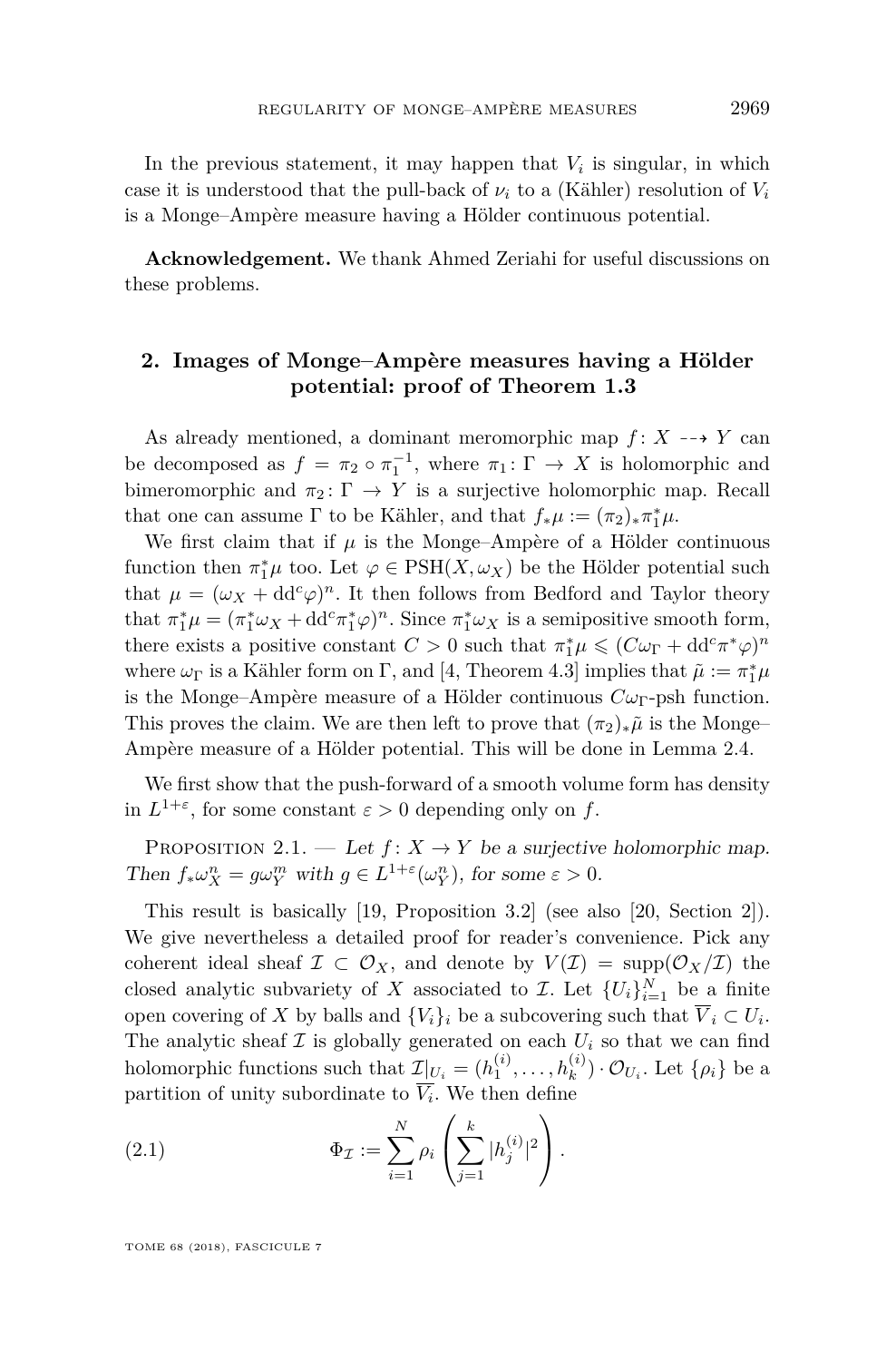Then  $\Phi_{\mathcal{I}}: X \to \mathbb{R}_+$  is a smooth function which vanishes exactly on  $V(\mathcal{I})$ . Observe that if  $\Phi_{\mathcal{I}}$  and  $\Phi_{\mathcal{I}}'$  are defined using two different coverings, then there exists  $C > 0$  such that

$$
\frac{1}{C}\Phi'_{\mathcal{I}} \leqslant \Phi_{\mathcal{I}} \leqslant C\Phi'_{\mathcal{I}}.
$$

In the sequel we shall abuse notation and not write the dependence of  $\Phi_{\mathcal{I}}$ in terms of the local generators of the ideal sheaf. The logarithm of the obtained function is then well-defined up to a bounded function so that all statements in the next Lemma make sense.

<span id="page-6-4"></span>LEMMA 2.2. — Let  $\mathcal{I}, \mathcal{J} \subseteq \mathcal{O}_X$  be two coherent ideal sheafs. The followings hold:

- <span id="page-6-0"></span>(1) there exists  $\varepsilon > 0$  such that  $|\Phi_{\mathcal{I}}|^{-\varepsilon} \in L^1(X);$
- <span id="page-6-1"></span>(2) if  $\mathcal{I} \subseteq \mathcal{J}$  then  $\Phi_{\mathcal{I}} \geq c \Phi_{\mathcal{I}}$  for some positive  $c > 0$ ;
- <span id="page-6-3"></span>(3) if  $V(\mathcal{J}) \subseteq V(\mathcal{I})$  then there exists  $c, \theta > 0$  such that  $\Phi_{\mathcal{J}} \geq c \Phi_{\mathcal{I}}^{\theta}$ ;
- <span id="page-6-2"></span>(4) given  $f: X \to Y$  a holomorphic surjective map and a coherent ideal sheaf  $\mathcal{J} \subseteq \mathcal{O}_Y$ , then  $\Phi_{f^*J} = \Phi_{\mathcal{J}} \circ f$  (for a suitable choice of local generators of  $\mathcal J$  and  $f^*\mathcal J$ ).

Proof. — Using a resolution of singularities of  $\mathcal{I}$ , one sees that the state-ment in [\(1\)](#page-6-0) reduces to show that  $|z_1|^{-\varepsilon}$  is locally integrable for some  $\varepsilon > 0$ , and this is the case if we choose  $\varepsilon$  small enough. The statements in [\(2\)](#page-6-1) and  $(4)$  follow straightforward from the definition in  $(2.1)$ . The statement in [\(3\)](#page-6-3) is a consequence of Łojasiewicz theorem, see e.g. [\[16,](#page-15-11) Theorem 7.2].

<span id="page-6-5"></span>LEMMA 2.3. — Let  $f: X \to Y$  be a holomorphic surjective map and let  $\mathcal{I} \subseteq \mathcal{O}_X$  be a coherent ideal sheaf. Then there exists a coherent ideal sheaf  $\mathcal{J} \subseteq \mathcal{O}_Y$ , and constants  $c, \theta > 0$  such that for any  $y \in Y$  we have

$$
\inf_{x \in f^{-1}(y)} \Phi_{\mathcal{I}} \geqslant c \, \Phi_{\mathcal{J}}^{\theta}
$$

Proof. — Let  $\mathcal{J} \subseteq \mathcal{O}_Y$  be the coherent ideal sheaf of holomorphic functions vanishing on the set  $f(V(\mathcal{I}))$  which is analytic since f is proper. Observe that  $V(f^*\mathcal{J}) = f^{-1}(V(\mathcal{J})) \supset V(\mathcal{I})$ , so that Lemma [2.2](#page-6-4)[\(3\)](#page-6-3) and [\(4\)](#page-6-2) insure that there exist  $c, \theta > 0$  such that

$$
\Phi_{\mathcal{I}} \geqslant c \Phi_{f^* \mathcal{J}}^{\theta} = c (\Phi_{\mathcal{J}} \circ f)^{\theta}
$$

*.*

Hence the conclusion.

Proof of Proposition  $2.1.$  — Recall that Sard's theorem implies the existence of a closed subvariety  $S \subsetneq Y$  such that  $f: X \setminus f^{-1}(S) \to Y \setminus S$  is a submersion.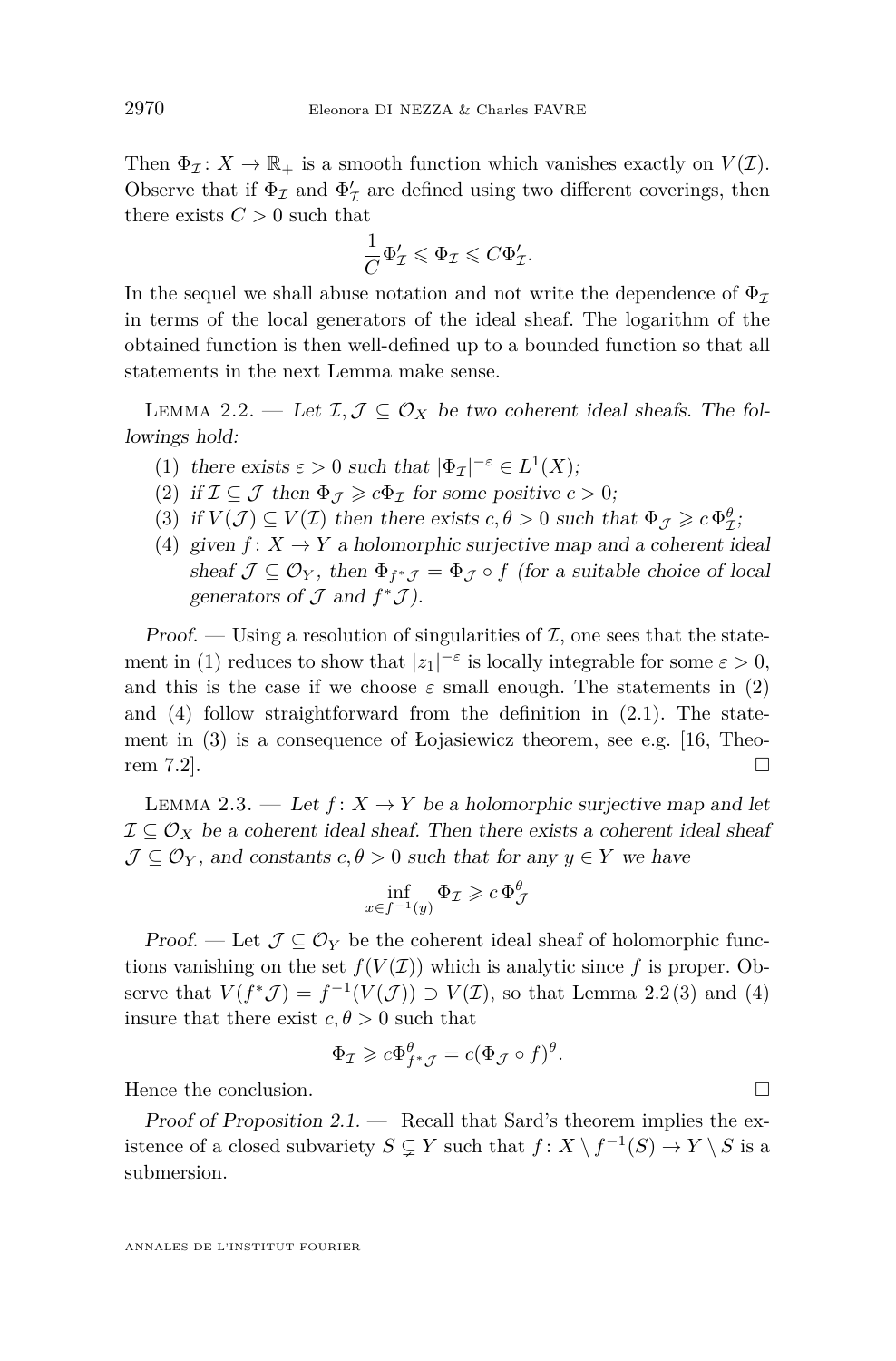We first prove that  $f_* \omega_X^n$  is absolutely continuous w.r.t.  $\omega_Y^m$ . We need to check that  $\omega_Y^m(E) = 0$  implies  $f_*\omega_X^n(E) = 0$  for any Borel subset  $E \subset Y$ . As *S* and  $f^{-1}(S)$  have volume zero one may assume that *f* is a submersion in which case the claim follows from Fubini's theorem.

Radon–Nikodym theorem now guarantees that  $f_* \omega_X^n = g \omega_Y^m$  for some  $0 \leq g \in L^1(Y)$ . We want to show that the integral

$$
\int_Y g^{1+\varepsilon} \omega_Y^m = \int_Y g^\varepsilon f_* \omega_X^n = \int_X (f^* g)^\varepsilon \, \omega_X^n
$$

is finite for some  $\varepsilon > 0$  small enough. Consider the smooth function  $\phi(x) :=$  $f^* \omega_X^{m \wedge \omega_X^{n-m}}(x)$ , and set  $\tilde{\phi}(y) := \inf_{x \in f^{-1}(y)} \phi(x)$  so that  $\phi \geq f^* \tilde{\phi}$ . We claim that for any  $y \in Y$ 

(2.2) 
$$
g(y) \leqslant \frac{c}{\tilde{\phi}(y)},
$$

for some constant  $c > 0$ . Let  $\chi$  be a test function (i.e. a non negative smooth function) on *Y* , then

$$
\begin{aligned} \int_Y \chi\, g\omega_Y^n &= \int_X f^*\chi\, \omega_X^n = \int_X \frac{f^*\chi}{\phi}\, f^*\omega_Y^m \wedge \omega_X^{n-m} \\ &\leqslant \int_X f^*\left(\frac{\chi}{\tilde{\phi}}\omega_Y^m\right) \wedge \omega_X^{n-m} \\ &\stackrel{\text{Fubini}}{=} \ C(f) \int_Y \frac{\chi}{\tilde{\phi}}\omega_Y^m \end{aligned}
$$

where  $c := C(f) = \int_{f^{-1}(y)} \omega_X^{n-m}$  is the volume of a fiber over a generic point  $y \in Y$ . The claim is thus proved. Lemma [2.2](#page-6-4)[\(1\)](#page-6-0) and [\(4\)](#page-6-2) combined with Lemma [2.3](#page-6-5) then insure that there exists  $\varepsilon > 0$  such that  $(f^*g)^\varepsilon \in$  $L^1(\omega_X^n)$  $\Gamma_X^n$ ).

Theorem [1.3](#page-3-2) is reduced to the following result which relies in an essential way on Proposition [2.1.](#page-5-1)

<span id="page-7-0"></span>PROPOSITION 2.4. — Suppose  $f: X \rightarrow Y$  is a surjective holomorphic map between compact Kähler manifolds. If  $\mu$  is a positive measure on *X* with Hölder continuous potentials, then *f*∗*µ* is a positive measure on *Y* with Hölder potentials.

Observe that by multiplying  $\omega_X$  by a suitable positive constant we may assume that  $f^* \omega_Y \leq \omega_X$ . The volume normalization is no longer satisfied but a positive multiple of  $\mu$  is still the Monge–Ampère measure of a  $\omega_X$ psh Hölder continuous function. Write  $f_*\mu = (\omega_Y + dd^c \psi)^m$  with  $\psi \in$  $PSH(Y, \omega_Y)$ .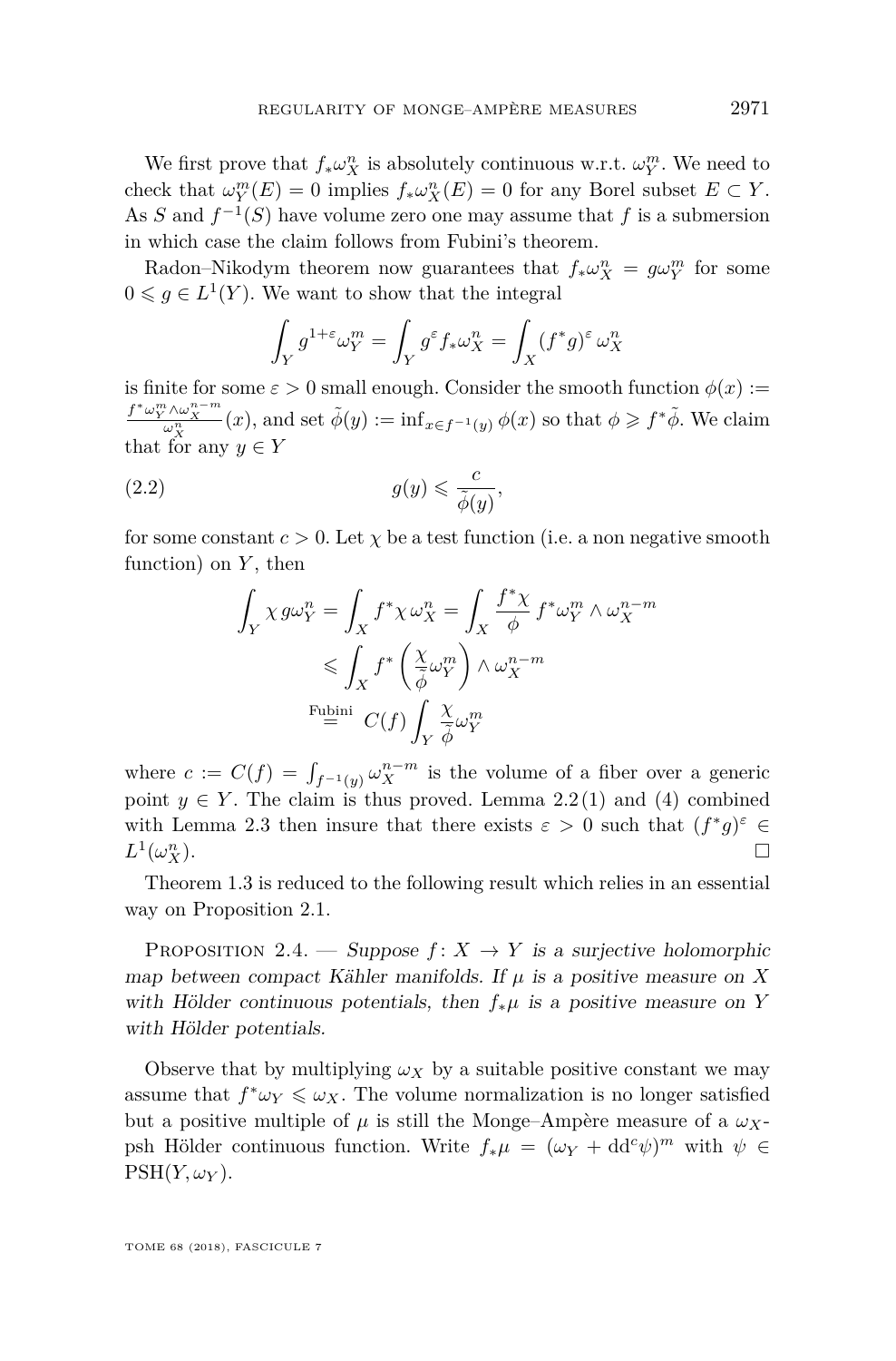We claim that there exists  $C > 0$ , and  $\varepsilon > 0$  such that for all  $u \in$  $PSH(Y, \omega_Y)$  with  $\int_X u \, \omega_X^n = 0$ 

(2.3) 
$$
\int_Y \exp(-\varepsilon u) \,d(f_*\mu) \leqslant C.
$$

Indeed, for any  $u \in \text{PSH}(Y, \omega_Y)$  we have that

$$
\int_Y e^{-\varepsilon u} \, \mathrm{d} (f_* \mu) = \int_X e^{-\varepsilon (u \circ f)} \, \mathrm{d} \mu.
$$

Now the integral  $\int_X e^{-\varepsilon(u\circ f)} d\mu$  is uniformly bounded by [\[10,](#page-15-12) Theorem 1.1] since:

- $\bullet$   $\mu$  has Hölder continuous potentials;
- $f^* \omega_Y \leq \omega_X$  hence  $u \circ f \in \text{PSH}(X, \omega_X);$
- and the set of functions in  $\text{PSH}(X, \omega_X)$  such that  $\int_X u \omega_X^n = 0$  is compact by [\[12,](#page-15-13) Proposition 2.6].

This proves our claim. Using the terminology of [\[9\]](#page-15-4) this means that  $f_*\mu$  is moderate. It is worth mentioning that if [\[7,](#page-15-2) Question 16] holds true then the conclusion of Proposition [2.4](#page-7-0) would follow immediately since any moderate measure would have a Hölder continuous potential. To get around this problem we use the characterization of measures with Hölder potentials given by Dinh and Nguyen.

Proof of Proposition [2.4.](#page-7-0) — By [\[9,](#page-15-4) Lemma 3.3],  $f_*\mu$  is the Monge– Ampère measure of a Hölder potential if and only if there exist  $\tilde{c} > 1$  and  $\tilde{\beta} \in (0,1)$  such that

<span id="page-8-2"></span>(2.4) 
$$
\int_{Y} |u - v| \, \mathrm{d} f_* \mu \leq \tilde{c} \max \left( \|u - v\|_{L^1(\omega_Y^n)}, \|u - v\|_{L^1(\omega_Y^n)}^{\tilde{\beta}} \right)
$$

for all  $u, v \in \text{PSH}(Y, \omega_Y)$ . By assumption on  $\mu$  we know there exist  $c > 1$ and  $\beta \in (0, 1)$  such that  $\int_Y |u - v| \, df_* \mu = \int_X |f^*u - f^*v| \, d\mu$ , and

<span id="page-8-0"></span>
$$
(2.5)\ \int_X |f^*u - f^*v| \, \mathrm{d}\mu \leqslant c \max\Big( \|f^*u - f^*v\|_{L^1(\omega_X^n)}, \|f^*u - f^*v\|_{L^1(\omega_X^n)}^{\beta}\Big).
$$

Also, Proposition [2.1](#page-5-1) gives

<span id="page-8-1"></span>
$$
(2.6) \quad \int_X |f^*u - f^*v|\omega_X^n = \int_Y |u - v| \, g \, \omega_Y^n \leq \|g\|_{L^{1+\varepsilon}(\omega_Y^n)} \|u - v\|_{L^p(\omega_Y^n)}
$$

where *p* is the conjugate exponent of  $1 + \varepsilon$ . Set  $C_g := ||g||_{L^{1+\varepsilon}(\omega_Y^n)} < +\infty$ . Up to replace  $C_g$  with  $C_g + 1$  we can assume that  $C_g \geq 1$ .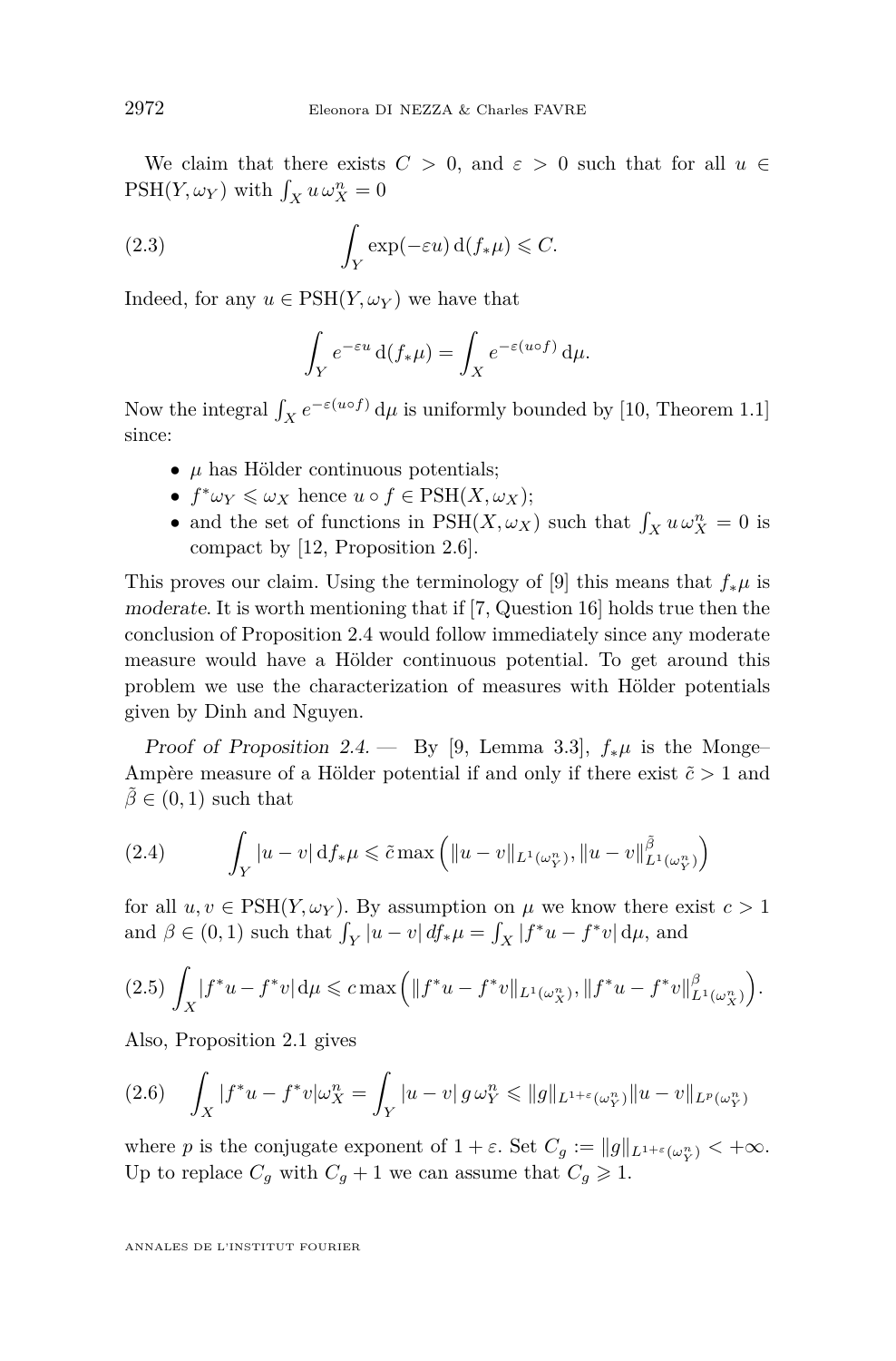Denote by  $m_u := \int_Y u \omega_Y^n$  and observe that  $u' := u - m_u$ ,  $v' := v - m_v$ satisfy  $\int_X u' \omega_X^n = 0 = \int_X v' \omega_X^n$ . Then the triangle inequality gives

<span id="page-9-0"></span>
$$
\|u - v\|_{L^p(\omega_Y^n)} = \left(\int_Y |(u' - v') + (m_u - m_v)|^p \omega_Y^n\right)^1
$$
  
\n
$$
\leq \|u' - v'\|_{L^p(\omega_Y^n)} + |m_u - m_v|
$$
  
\n
$$
\leq \|u' - v'\|_{L^p(\omega_Y^n)} + \|u - v\|_{L^1(\omega_Y^n)}.
$$

At this point, we make use of [\[9,](#page-15-4) Proposition 3.2] (that holds for normalized potentials) to replace the  $L^p$ -norm with the  $L^1$ -norm. We then infer the existence of a constant  $c' > 1$  such that

$$
||u'-v'||_{L^p(\omega_Y^n)} \leqslant c' \max(1, -\log ||u'-v'||_{L^1(\omega_Y^n)})^{\frac{p-1}{p}} ||u'-v'||_{L^1(\omega_Y^n)}^{\frac{1}{p}}.
$$

When  $t := ||u' - v'||_{L^1(\omega_Y^n)} \geq 1/e$  we clearly have

$$
||u'-v'||_{L^p(\omega_Y^n)} \leqslant c'||u'-v'||_{L^1(\omega_Y^n)}^{\frac{1}{p}},
$$

whereas for any integer  $N \in \mathbb{N}^*$ , there exists a constant  $c_N > 0$  such that  $-\log t \leqslant c_N t^{-1/N}$  when  $t \leqslant 1/e$ , hence

$$
||u'-v'||_{L^p(\omega_Y^n)} \leqslant c''||u'-v'||_{L^1(\omega_Y^n)}^{\frac{1}{p}(1-\frac{p-1}{N})}.
$$

As  $||u' - v'||_{L^1(\omega_Y^n)} \leq 2||u - v||_{L^1(\omega_Y^n)}$ , combining [\(2.5\)](#page-8-0), [\(2.6\)](#page-8-1) and [\(2.7\)](#page-9-0) we get

$$
||f^*u - f^*v||_{L^1(\mu)} \leq C \max \left( ||u - v||_{L^1(\omega_Y^n)}^{\tilde{\beta}}, ||u - v||_{L^1(\omega_Y^n)} \right),
$$

with  $\tilde{\beta} = \frac{\beta}{p} \left(1 - \frac{p-1}{N}\right)$ . By [\[9,](#page-15-4) Lemma 3.3]  $f_* \mu = (\omega_Y + dd^c \psi)^n$  where  $\psi$  is a Hölder continuous function.

To get a bound on the Hölder regularity of *ψ*, one argues as follows. First if  $\mu = (\omega + dd^c \varphi)^n$  with  $\varphi$  a  $\alpha$ -Hölder potential, and  $\pi \colon \Gamma \to X$  is a proper modification, then  $\pi^*\mu$  is dominated by a Monge–Ampère measure with  $\alpha$ -Hölder potential, and [\[4,](#page-14-2) Proposition 3.3(ii)] is satisfied with  $b =$  $2\alpha/(\alpha + 2n)$  by [\[4,](#page-14-2) Theorem 4.3(iii)]. Hence, following the proof of [4, Theorem], we see that  $\pi^*\mu$  is a Monge–Ampère measure of a  $\alpha_1$ -Hölder continuous potential with  $\alpha_1 < b/(n+1)$  (see Remark below for more details about the latter statement).

By [\[9,](#page-15-4) Proposition 4.1], [\(2.5\)](#page-8-0) holds with  $\beta = \alpha_1^n/(2 + \alpha_1^n)$ , and [\(2.4\)](#page-8-2) is then satisfied for any  $\tilde{\beta} < \beta/p$  so that  $f_*\mu$  is a Monge–Ampère measure with  $\tilde{\alpha}$ -Hölder potential for any  $\tilde{\alpha} < 2\beta/(m+1)$ , see the discussion on [\[9,](#page-15-4) p. 83]. Combining all these estimates we see that any

$$
\tilde{\alpha} < \frac{\alpha^n}{p(m+1)(\alpha/2 + n)^n (n+1)^n}
$$

TOME 68 (2018), FASCICULE 7

<sup>1</sup>*/p*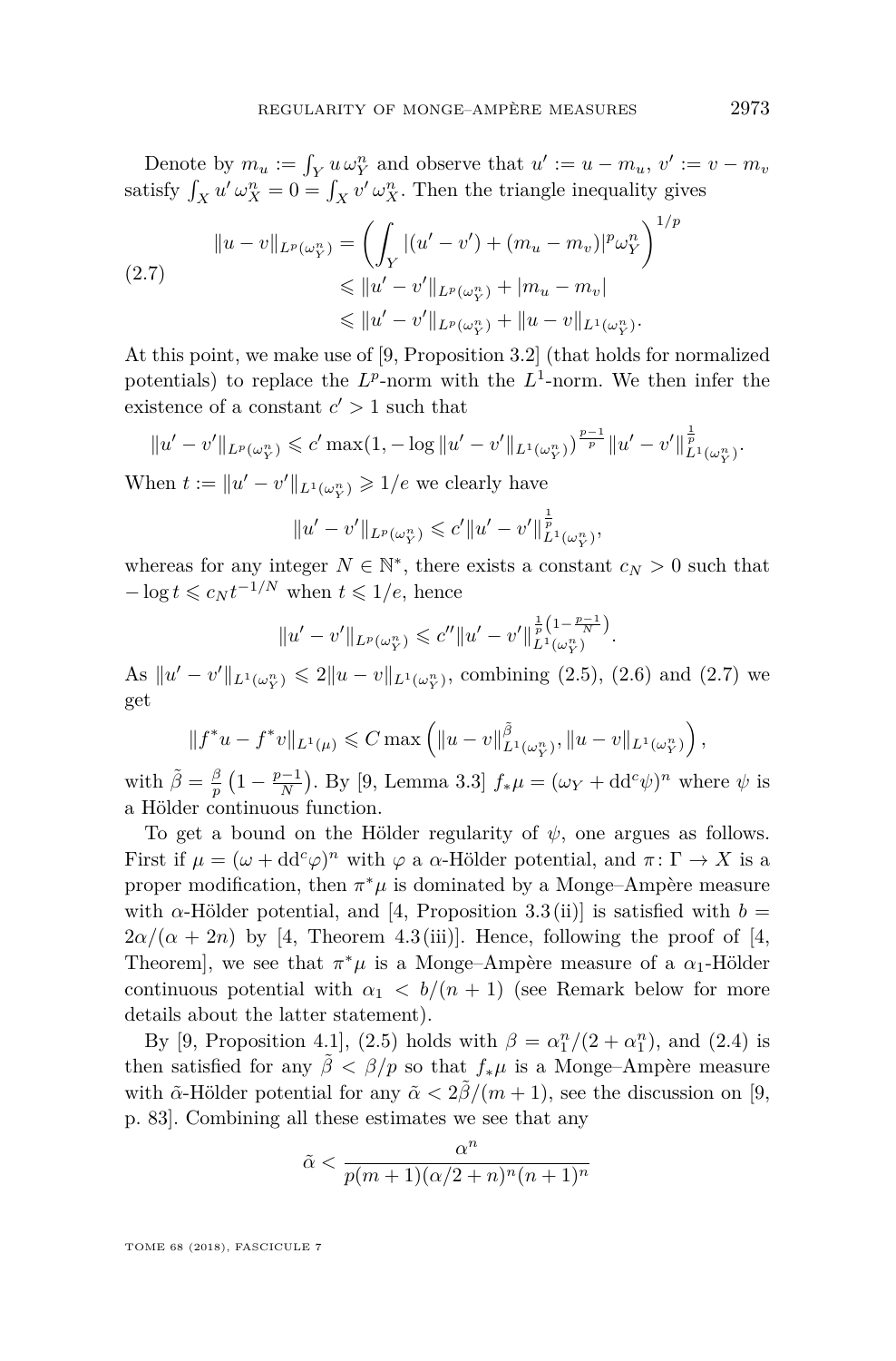works where *p* is the conjugate of the larger constant  $\varepsilon > 0$  for which Proposition [2.1](#page-5-1) holds.

 $Remark.$  — We borrow notations from the proof of [\[4,](#page-14-2) Theorem A]. Fix  $\alpha_1 < b/(n+1)$  and choose  $\varepsilon > 0$  such that  $\alpha_1 \leq \alpha \leq \alpha_0 \leq b-\alpha_0(n+\varepsilon)$ . By the previous arguments we know that condition (*ii*) in [\[4,](#page-14-2) Proposition 3.3] holds, i.e. for any  $\phi \in \text{PSH}(\Gamma, \omega_{\Gamma})$ , we have  $\|\rho_{\delta}\phi - \phi\|_{L^1(\pi^*\mu)} = O(\delta^b)$ , where  $b = 2\alpha/(\alpha + 2n)$ . In particular, this gives

$$
\pi^*\mu(E_0) \leqslant c_1 \delta^{b-\alpha_0}.
$$

Let  $g \in L^1(\pi^*\mu)$  be defined as  $g = 0$  on  $E_0$  and  $g = c$  on  $\Gamma \setminus E_0$  where *c* is a positive constant such that  $\pi^*\mu(\Gamma) = \int_{\Gamma} g \, d(\pi^*\mu)$ . An easy computation gives that  $c = \pi^* \mu(\Gamma)/\pi^* \mu(\Gamma \setminus E_0)$ . Let  $v \in \text{PSH}(\Gamma, \omega_{\Gamma})$  be the bounded solution of the Monge–Ampère equation  $(\omega_{\Gamma} + dd^c v)^n = g \cdot \pi^* \mu$ . Observe that

$$
||1 - g||_{L^{1}(\pi^{*}\mu)} = \int_{E_{0}} d\pi^{*}\mu + \int_{\Gamma \backslash E_{0}} |1 - c| d\pi^{*}\mu = 2 \int_{E_{0}} d\pi^{*}\mu \leq 2c_{1}\delta^{b - \alpha_{0}}.
$$

Since  $\pi^*\mu = (\omega_{\Gamma} + dd^c \tilde{\varphi})^n$  satisfies the  $\mathcal{H}(\infty)$  property we can still apply [\[8,](#page-15-14) Theorem 1.1] and get

$$
\|\tilde{\varphi} - v\|_{L^\infty} \leqslant c_3 \delta^{\frac{b-\alpha_0}{n+\varepsilon}}.
$$

The exact same arguments as in [\[4,](#page-14-2) Theorem A] then insure that the Hölder exponent of  $\tilde{\varphi}$  is  $\alpha_1$ .

#### **3. Over a one-dimensional base: proof of Theorem [1.4](#page-4-0)**

In this section we treat Problem [1.1](#page-3-0) in the case the base is a Riemann surface.

We start with the case of a surjective holomorphic map  $f: X \to Y$  from a Kähler compact manifold to a compact Riemann surface.

Let  $\mu = (\omega_X + dd^c \varphi)^n$  be a Monge–Ampère measure of a continuous  $ω$ *X*-psh function  $φ$ . Suppose  $v_k$ *, v* is a family of  $ω$ *X*-psh functions such that  $v_k \to v$  in  $L^1$ , then

$$
\int_X v_k \, d\mu
$$
\n
$$
= \int_X v_k (\omega_X + \mathrm{d} \mathrm{d}^c \varphi)^n
$$
\n
$$
= \int_X v_k \, \omega_X^n + \sum_{j=0}^{n-1} \int_X \varphi \, \mathrm{d} \mathrm{d}^c v_k \wedge \omega_X^j \wedge (\omega_X + \mathrm{d} \mathrm{d}^c \varphi)^{n-j-1} \to \int_X v \, d\mu
$$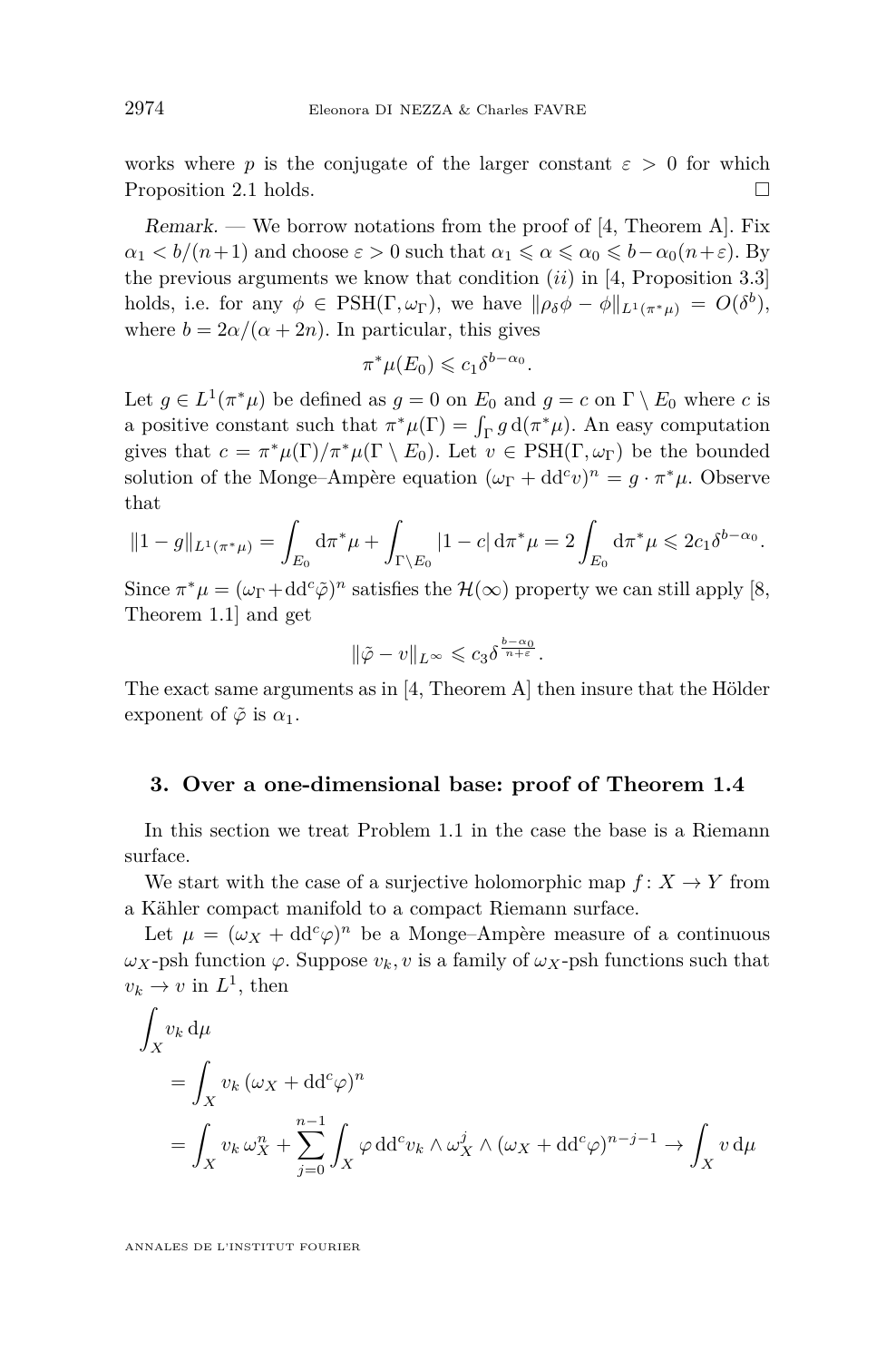by  $[3, Corollary 1.6(a)]$  $[3, Corollary 1.6(a)]$ . Observe that in the last equality we used the fact that

$$
(\omega_X + dd^c \varphi)^n - \omega_X^n = \sum_{j=0}^{n-1} dd^c \varphi \wedge \omega_X^j \wedge (\omega_X + dd^c \varphi)^{n-j-1}
$$

and Stokes' theorem.

Normalize the Kähler form on *Y* such that  $\int \omega_Y = 1$ , and pick any sequence  $y_k \to y_\infty \in Y$ . Let  $w_k$  be the solutions of the equations  $\Delta w_k =$  $\delta_{y_k} - \omega_Y$  with sup  $w_k = 0$  so that  $w_k(y) - \log |y - y_k|$  is continuous in local coordinates near  $y_k$ . Write  $f_*\mu = \omega_Y + \mathrm{d} \mathrm{d}^c \psi$  so that

$$
\int_Y w_k \, \mathrm{d} (f_* \mu) = \int_Y w_k \, \omega_Y + \int_Y \psi \, \Delta w_k = \psi(y_k) + \int_Y (w_k - \psi) \omega_Y.
$$

Since  $w_k \to w_\infty$  in  $L^p_{\text{loc}}$  for all  $p < \infty$ , Proposition [2.1](#page-5-1) implies that  $f^*w_k \to f^*w_\infty$  in the  $L^1$  topology, so that the argument above gives  $\int_Y w_k d(f_*\mu) = \int_X f^*w_k d\mu \to \int_X f^*w_\infty d\mu = \int_Y w_\infty d(f_*\mu)$  We then conclude that  $\psi(y_k) \to \psi(y_\infty)$ . Hence  $\psi$  is continuous.

Suppose then that  $\mu$  is locally the Monge–Ampère of a bounded psh function, and pick any subharmonic function *u* defined in a neighborhood of a point  $y \in Y$ . Then  $f^*u$  is again psh in a neighborhood of  $f^{-1}(y)$ , and the standard Chern–Levine–Nirenberg inequalities imply that  $f^*u \in L^1(\mu)$ so that  $u \in L^1(f_*\mu)$  with a norm depending only on the  $L^1$ -norm of *u*. It follows that  $f_*\mu$  is locally the laplacian of a bounded subharmonic function.

Finally, assume  $\mu = (\omega_X + dd^c \varphi)^n$  for some  $\varphi \in \mathcal{E}^p(X, \omega_X)$ . By [\[13,](#page-15-0) Theorem C this is equivalent to have that  $\mathcal{E}^p(X, \omega_X) \subset L^p(\mu)$ . Write as usual  $f_*\mu = (\omega_Y + dd^c \psi)$  with  $\psi \in \mathcal{E}(Y, \omega_Y)$ .

We claim that  $u \in \mathcal{E}^p(Y, \omega_Y)$  implies  $f^*u \in \mathcal{E}^p(X, \omega_X)$ . Indeed, without loss of generality we can assume that  $\Omega := \omega_X - f^* \omega_Y$  is a Kähler form and by the multilinearity of the non-pluripolar product we have

$$
\int_X |f^*u|^p (\omega_X + dd^c f^*u)^n = \int_X |f^*u|^p (f^*\omega_Y + \Omega + dd^c f^*u)^n
$$

$$
= \int_X |f^*u|^p (\Omega^n + (f^*\omega_Y + dd^c f^*u) \wedge \Omega^{n-1})
$$

where the last identity follows from the fact that  $(f^*\omega_Y + dd^c f^*u)^j = 0$ for  $j > 1$ . The term  $\int_X |f^*u|^p \Omega^n$  is bounded thanks to the integrability properties of quasi-plurisubharmonic functions w.r.t. volume forms [\[14,](#page-15-15) Theorem 1.47]; while the term

$$
\int_X |f^*u|^p (f^*\omega_Y + dd^c f^*u) \wedge \Omega^{n-1} = C(f) \int_Y |u|^p (\omega_Y + dd^c u)
$$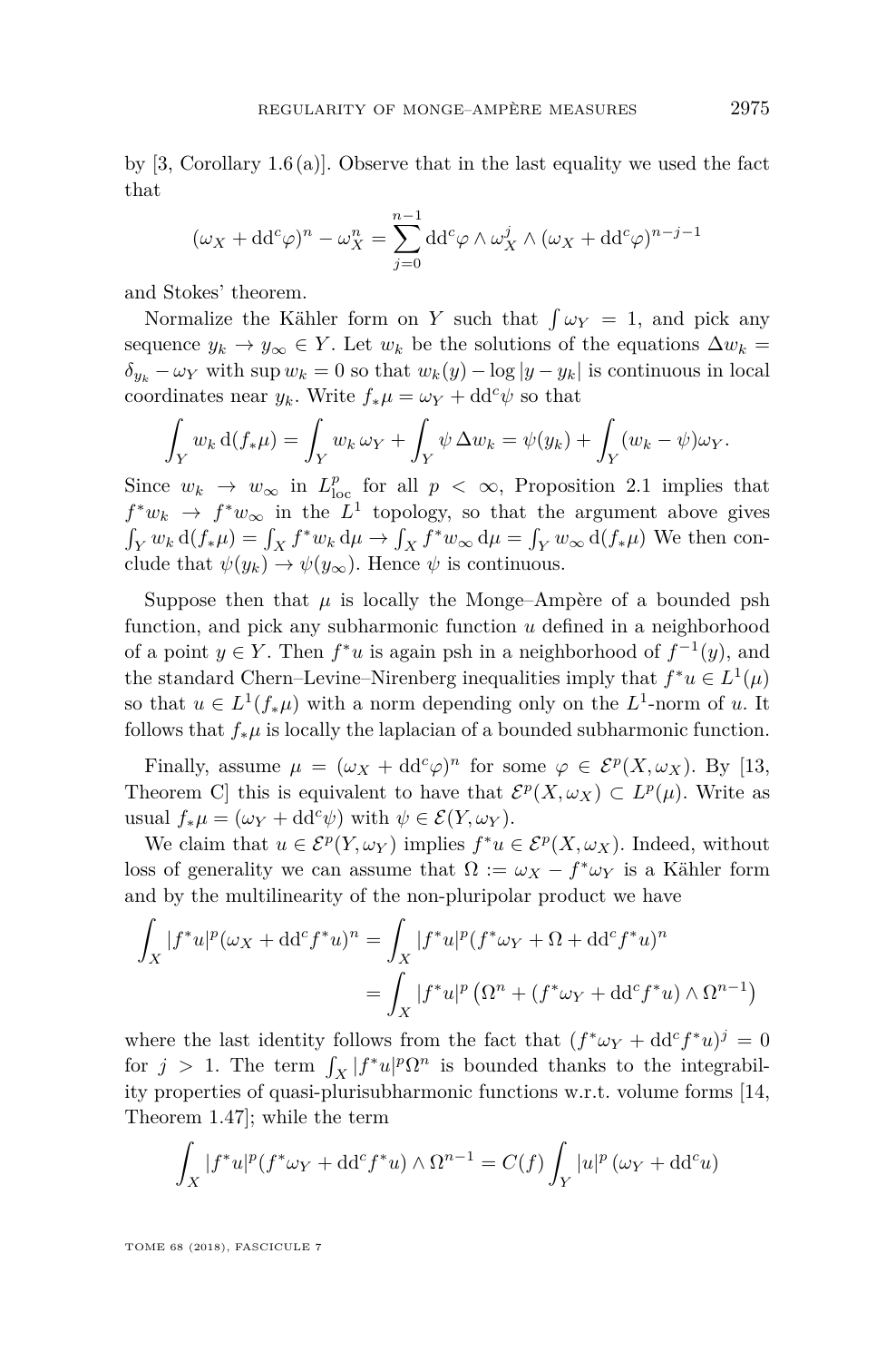is finite since  $u \in \mathcal{E}^p(Y, \omega_Y)$ . This proves the claim.

Now, given any  $u \in \mathcal{E}^p(Y, \omega_Y)$  we have

$$
\int_Y |u|^p \, \mathrm{d} (f_* \mu) = \int_X |f^* u|^p \mathrm{d} \mu < +\infty
$$

since  $f^*u \in \mathcal{E}^p(X,\omega_X) \subset L^p(\mu)$ . The conclusion follows from [\[13,](#page-15-0) Theorem C].

Consider now any dominant meromorphic map  $f: X \dashrightarrow Y$  from a Kähler compact manifold to a compact Riemann surface. As above we decompose *f* such that  $f_*\mu = (\pi_2)_*\pi_1^*\mu$  for any positive measure  $\mu$  on *X*.

Assume that  $\mu$  has continuous potentials. If we write  $\mu = (\omega_X + dd^c \varphi)^n$ then  $\pi_1^*\mu = (\pi_1^*\omega_X + dd^c\varphi \circ \pi)^n \leq (C\omega_\Gamma + dd^c\varphi \circ \pi)^n := \hat{\mu}$  where  $\hat{\mu}$ has a continuous potential. This implies  $f_*\mu \leq (\pi_2)_*\hat{\mu}$ . Observe that by the previous arguments the measure  $(\pi_2)_*\hat{\mu}$  has continuous potential. It follows that locally  $f_*\mu = \Delta v \leq \Delta u$  where *u, v* are subharmonic functions. It follows that *v* is the sum of a continuous function and the opposite of a subharmonic (hence u.s.c.) function. Since it is also u.s.c we conclude to its continuity.

When  $\mu$  has bounded potentials, the same argument applies noting that subharmonic functions are always bounded from above which implies *v* to be bounded.

Finally, we consider the case where  $\mu$  is the Monge–Ampère measure of  $\varphi \in \mathcal{E}^p(X, \omega_X)$ . We first observe that given  $v \in \mathcal{E}^p(\Gamma, \omega_{\Gamma})$  we have (*π*1)∗*v* ∈ E*<sup>p</sup>* (*X, ωX*). Indeed,

$$
\int_X |v \circ \pi^{-1}|^p (\omega_X + dd^c v \circ \pi^{-1})^n = \int_{\Gamma} |v|^p (\pi_1^* \omega_X + dd^c v)^n
$$
  

$$
\leqslant \int_{\Gamma} |v|^p (C\omega_{\Gamma} + dd^c v)^n < +\infty.
$$

This and the previous arguments give that if  $u \in \mathcal{E}^p(Y, \omega_Y)$  then  $f_*u =$  $(\pi_1)_*\pi_2^*u \in \mathcal{E}^p(X,\omega_X)$ , hence

$$
\int_Y |u|^p \mathrm{d} f_* \mu = \int_X |u \circ f|^p \mathrm{d} \mu < +\infty.
$$

It follows from [\[13,](#page-15-0) Theorem C] that *f*∗*µ* is the Monge–Ampère measure of a function in  $\mathcal{E}^p(Y, \omega_Y)$ .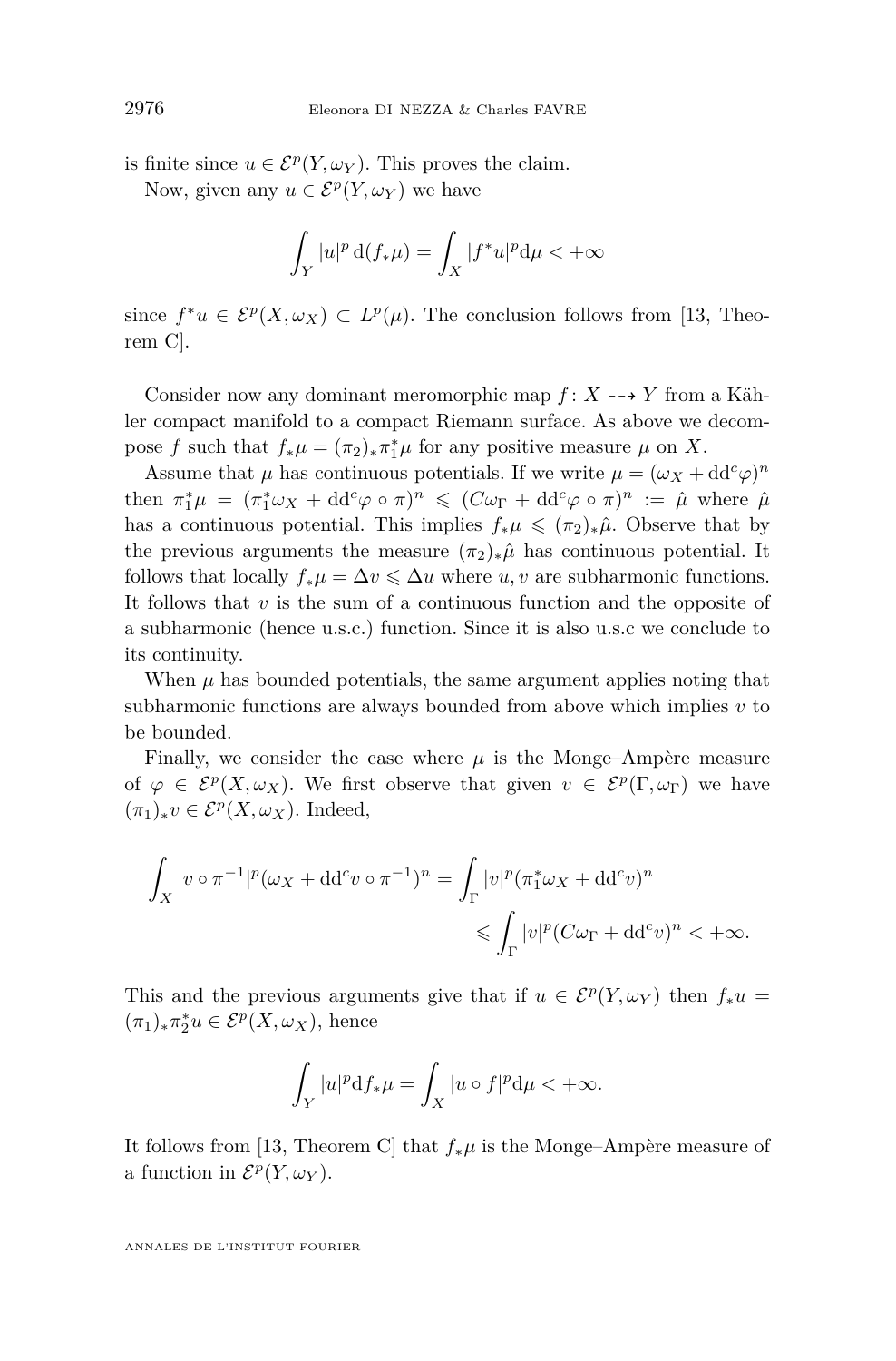#### **4. The case of submersions**

In this section we let  $(X, \omega_X)$ ,  $(Y, \omega_Y)$  be two compact Kähler manifolds of dimension *n* and *m*, respectively and normalized such that  $\int_X \omega_X^n = 1$  $\int_Y \omega_Y^n$ .

PROPOSITION 4.1. — Let  $f: X \rightarrow Y$  be a submersion. Then,  $u \in$  $\mathcal{E}^p(Y,\omega_Y)$  implies  $f^*u \in \mathcal{E}^p(X,\omega_X)$ . In particular, if a probability measure  $\mu$  is the Monge-Ampère of a function in  $\mathcal{E}^p$  then also  $f_*\mu$  has also a potential in  $\mathcal{E}^p$ .

**Proof.** — Since  $f$  is a submersion we can assume that there is a finite number of open neighbourhoods  $U_i$  such that  $X \subset \bigcup_{j=0}^N U_j$ ,  $f|_{U_j}(z, w) = z$ where  $z = (z_1, \ldots, z_m)$  and  $w = (z_{m+1}, \ldots, z_n)$ . Moreover we can assume that on each  $U_j$  we have

$$
\omega_X \leqslant C_j \frac{i}{2} \left( \mathrm{d} z \wedge \mathrm{d} \bar{z} + \mathrm{d} w \wedge \mathrm{d} \bar{w} \right), \qquad \frac{i}{2} \mathrm{d} z \wedge \mathrm{d} \bar{z} \leqslant A_j f^* \omega_Y
$$

where  $A_j, C_j > 1$  and  $dz \wedge d\bar{z}$ ,  $dw \wedge d\bar{w}$  are short notations for  $\sum_{j=1}^m dz_j \wedge d\bar{z}_j$ and  $\sum_{k=m+1}^{n} dz_k \wedge d\bar{z_k}$ , respectively. We then write

$$
\int_X |f^*u|^p (\omega_X + dd^c f^*u)^n
$$
\n
$$
\leq \sum_{j=1}^N \int_{U_j} |f^*u|^p \left( C_j \frac{i}{2} dz \wedge d\bar{z} + C_j \frac{i}{2} dw \wedge d\bar{w} + dd^c f^*u \right)^n
$$
\n
$$
\leq \sum_{j=1}^N \int_{U_j} |f^*u|^p \left( A'_j f^* \omega_Y + C_j \frac{i}{2} dw \wedge d\bar{w} + dd^c f^*u \right)^n
$$
\n
$$
= \sum_{j=1}^N \sum_{\ell=0}^n \int_{U_j} |f^*u|^p \left( A'_j f^* \omega_Y + dd^c f^*u \right)^{\ell} \wedge \left( C_j \frac{i}{2} dw \wedge d\bar{w} \right)^{n-\ell}
$$
\n
$$
= \sum_{j=1}^N \int_{U_j} |f^*u|^p \left( A'_j f^* \omega_Y + dd^c f^*u \right)^m \wedge \left( C_j \frac{i}{2} dw \wedge d\bar{w} \right)^{n-m}.
$$

The above integral is then finite because by assumption  $u \in \mathcal{E}^p(Y, A\omega_Y)$ for any  $A \geqslant 1$ .

The last statement follows from the same arguments in the last part of the proof in the previous section.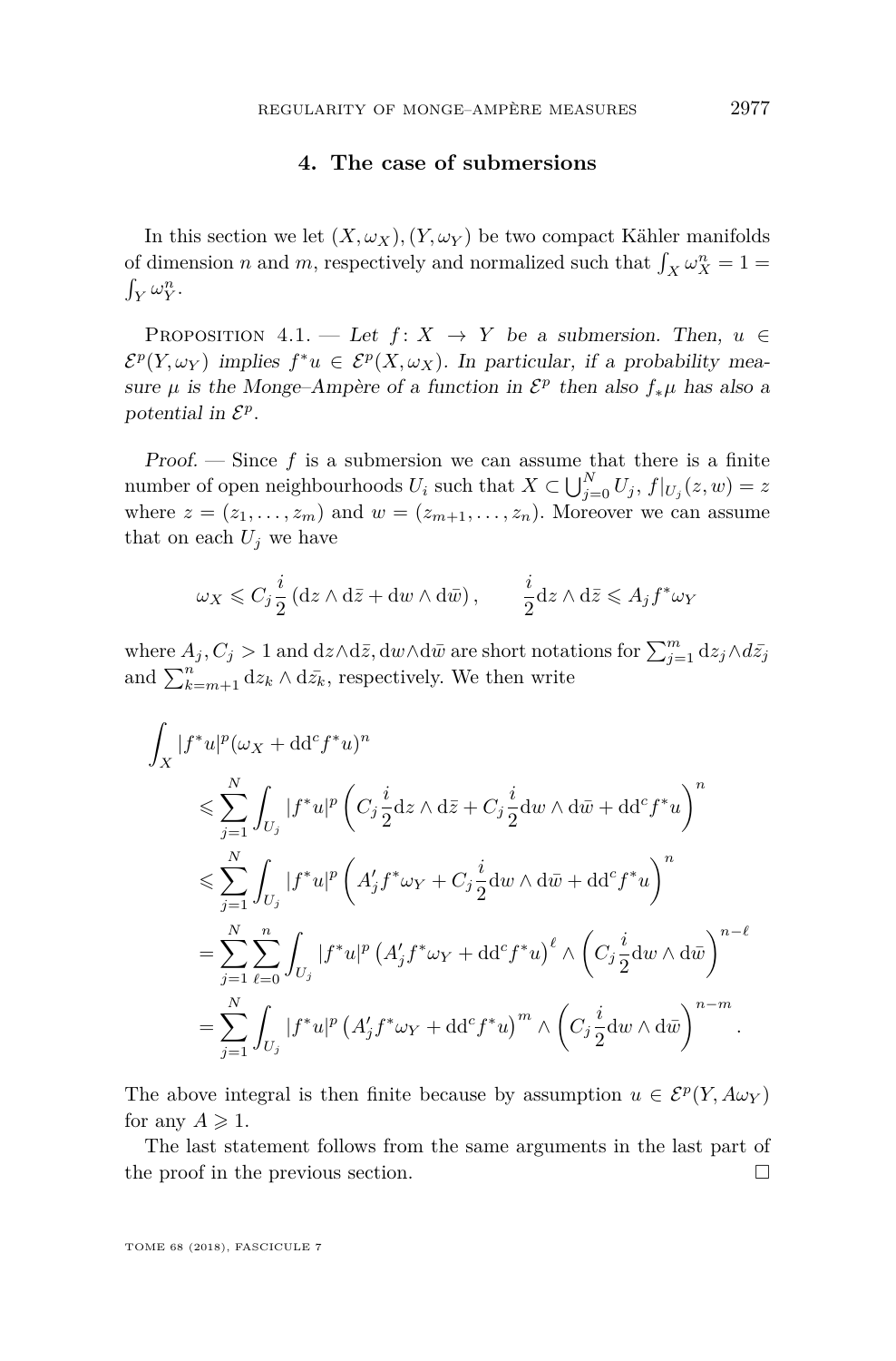#### **5. Tame families of Monge–Ampère measures: proof of Corollary [1.5](#page-4-1)**

Recall the setting from the introduction:  $X$  is a smooth connected complex manifold of dimension  $n + 1$ , and  $\pi: \mathcal{X} \to \mathbb{D}$  is a flat proper analytic map over the unit disk which is a submersion over the punctured disk and has connected fibers. We let  $p: \mathcal{X}' \to \mathcal{X}$  be a proper bi-meromorphic map from a smooth complex manifold  $\mathcal{X}'$  which is an isomorphism over  $\pi^{-1}(\mathbb{D}^*)$ .

We let *T* be any closed positive  $(1,1)$ -current on  $\mathcal{X}'$  admitting local Hölder continuous potentials. Observe that by e.g. [\[3,](#page-14-3) Corollary 1.6] we have

$$
\mu'_t = dd^c \log |\pi \circ p - t| \wedge T^n \to \mu'_0 := dd^c \log |\pi \circ p| \wedge T^n.
$$

Let us now analyze the structure of the positive measure  $\mu_0 := p_* \mu'_0$ . First observe that  $\mu'_0$  can be decomposed as a finite sum of positive measures  $\mu'_E := (T|_E)^n$  where the sum is taken over all irreducible components *E* of  $\mathcal{X}'_0$ . Each of these measures is locally the Monge–Ampère of a Hölder continuous psh function.

Write  $V := (E)$ . Since *E* is irreducible, *V* is also an irreducible (possibly singular) subvariety of dimension  $\ell$ . To conclude the proof it remains to show that  $p_*(\mu'_E)$  is the Monge–Ampère measure of Hölder continuous function that is locally the sum of a smooth and psh function. More precisely, one needs to show that  $p_*(\mu'_{E})$  does not charge any proper algebraic subset of *V*, and given any resolution of singularities  $\varpi: V' \to V$  the pullback measure  $\varpi^*(p_*(\mu'_E))$  can be locally written as  $(\mathrm{dd}^c u)^\ell$  where *u* is a Hölder psh function on  $V'$ .

This follows from Theorem [1.3](#page-3-2) applied to any resolution of singularities *V*<sup> $\prime$ </sup> of *V* and to any *E*<sup> $\prime$ </sup> which admits a birational morphism  $E' \rightarrow E$  such that the map  $E' \to V'$  induced by *p* is also a morphism.

#### BIBLIOGRAPHY

- <span id="page-14-1"></span>[1] A. Aizenbud & N. Avni, "Representation Growth and Rational Singularities of the Moduli Space of Local Systems", Invent. Math. **204** (2016), no. 1, p. 245-316.
- <span id="page-14-0"></span>[2] E. BEDFORD & B. A. TAYLOR, "The Dirichlet problem for the complex Monge-Ampère equation", Invent. Math. **37** (1976), p. 1-44.
- <span id="page-14-3"></span>[3] J.-P. Demailly, "Monge–Ampère operators, Lelong numbers and intersection theory", in Complex analysis and geometry, The University Series in Mathematics, Plenum Press, 1993.
- <span id="page-14-2"></span>[4] J.-P. Demailly, S. Dinew, V. Guedj, P. H. Hiep, S. Kołodziej & A. Zeriahi, "Hölder continuous solutions to Monge-Ampère equations", J. Eur. Math. Soc. **16** (2014), no. 4, p. 619-647.